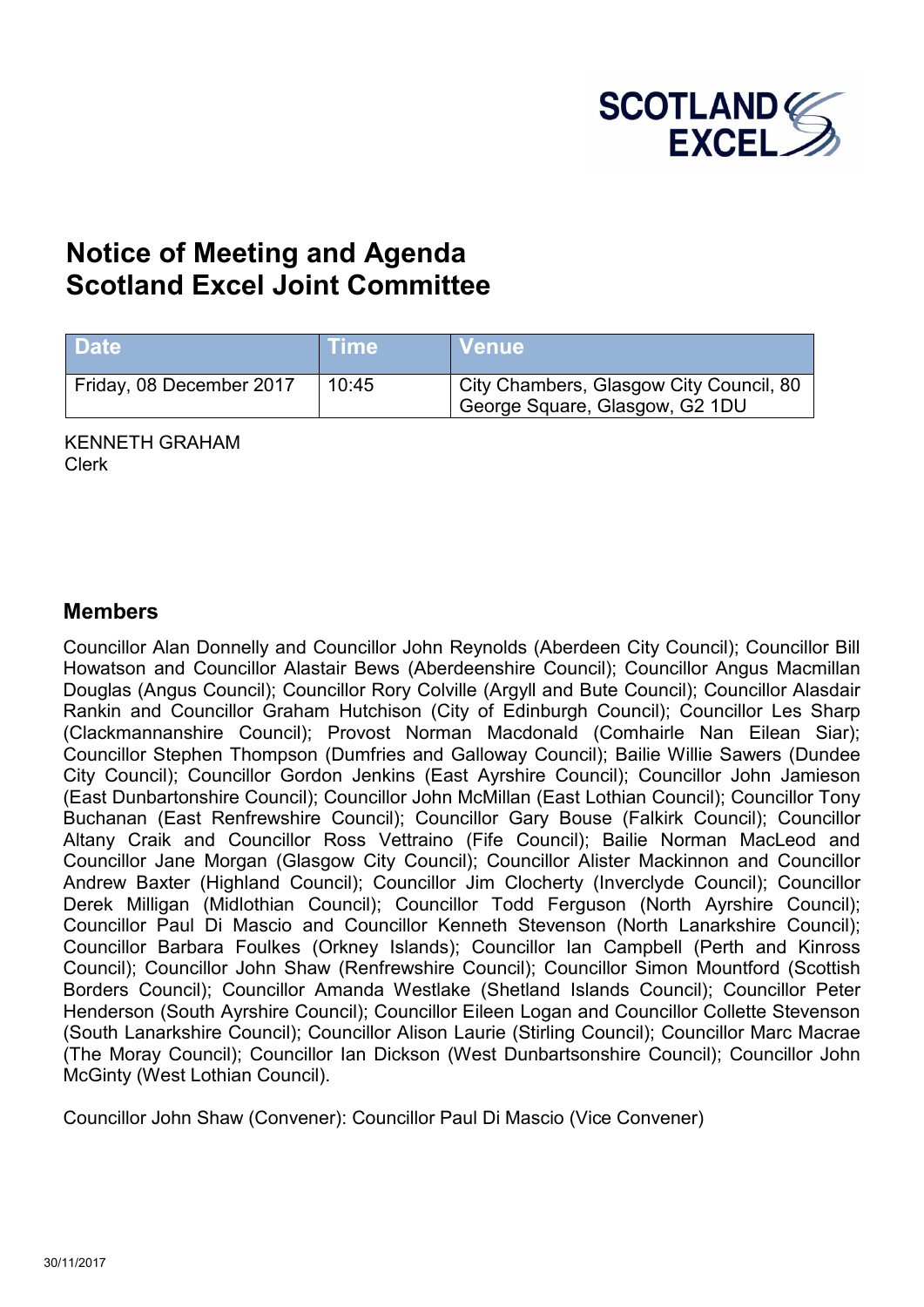### **Further Information**

This is a meeting which is open to members of the public.

A copy of the agenda and reports for this meeting will be available for inspection prior to the meeting at the Customer Service Centre, Renfrewshire House, Cotton Street, Paisley and online at [www.renfrewshire.cmis.uk.com/renfrewshire/CouncilandBoards.aspx](http://www.renfrewshire.cmis.uk.com/renfrewshire/CouncilandBoards.aspx)

For further information, please either email [democratic-services@renfrewshire.gov.uk](mailto:democratic-services@renfrewshire.gov.uk) or telephone 0141 618 7112.

#### **Members of the Press and Public**

Members of the press and public wishing to attend the meeting should report to reception at the City Chambers where they will be directed to the meeting.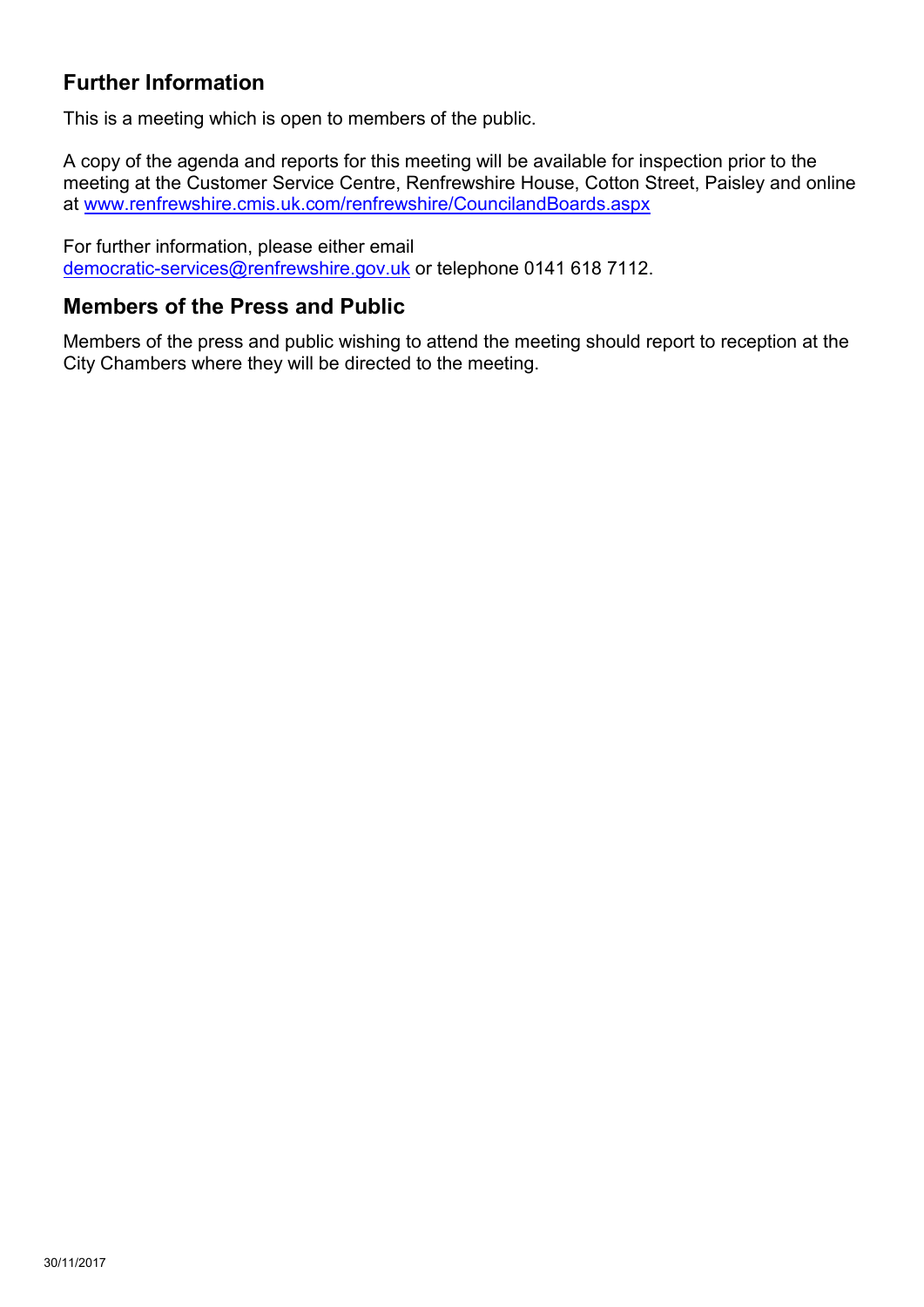## **Items of business**

## **Apologies**

Apologies from members.

### **Declarations of Interest**

Members are asked to declare an interest in any item(s) on the agenda and to provide a brief explanation of the nature of the interest.

| 1a                      | <b>Minute of Joint Committee</b>                                                                                                 | $5 - 12$   |
|-------------------------|----------------------------------------------------------------------------------------------------------------------------------|------------|
|                         | Submit Minute of meeting of Joint Committee held on 30 June, 2017.                                                               |            |
| 1 <sub>b</sub>          | <b>Minutes of Executive Sub Committee</b>                                                                                        | $13 - 42$  |
|                         | Submit Minutes of the Executive Sub Committee meetings on 30 June,<br>25 August, 15 September, 13 October and 17 November, 2017. |            |
| $\mathbf{2}$            | <b>Audited Annual Accounts 2016,2017</b>                                                                                         | $43 - 106$ |
|                         | Report by the Treasurer and Director of Scotland Excel.                                                                          |            |
| 3                       | Revenue Estimates 2018/2019                                                                                                      | 107 - 114  |
|                         | Report by the Treasurer and Director of Scotland Excel.                                                                          |            |
| 4                       | <b>Scotland Excel Legal Entity Option Appraisal</b>                                                                              |            |
|                         | Report by Director of Scotland Excel.                                                                                            |            |
| 5                       | Lease                                                                                                                            | 115 - 116  |
|                         | Report by the Director of Scotland Excel.                                                                                        |            |
| 6                       | <b>Associate Membership Proposal</b>                                                                                             | 117 - 120  |
|                         | Report by the Director of Scotland Excel.                                                                                        |            |
| $\overline{\mathbf{r}}$ | North Glasgow Housing Association Ltd (Trading as NG                                                                             | 121 - 122  |
|                         | Homes)                                                                                                                           |            |
|                         | Report by the Director of Scotland Excel.                                                                                        |            |
| 8                       | <b>Update on the Contract Delivery Plan</b>                                                                                      | 123 - 128  |
|                         | Report by the Director of Scotland Excel                                                                                         |            |
| 9                       | Operating Plan 2017/2018                                                                                                         | 129 - 142  |
|                         | Report by the Director of Scotland Excel                                                                                         |            |
| 10                      | <b>Community Benefits/Living Wage</b>                                                                                            | 143 - 146  |
|                         | Report by the Director of Scotland Excel.                                                                                        |            |